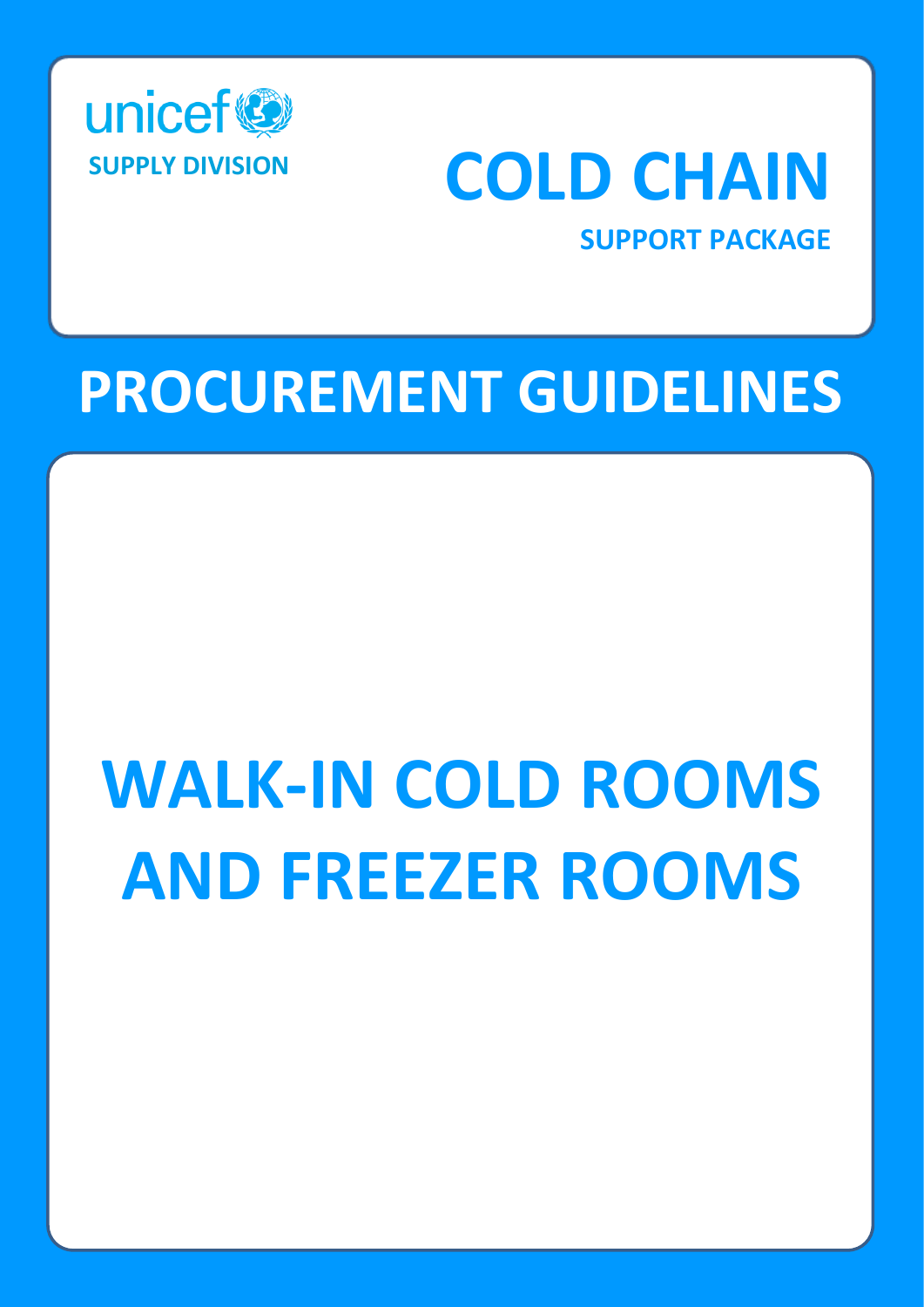# **Procurement Guidelines**

# **Walk-In Cold Room (WIC) Walk-In Freezer Room (WIF)**

Key information for UNICEF staff and partners, ensuring the effective and efficient procurement of Cold Chain equipment.

This module gives guidance to the procurement of Walk-In Cold Rooms and Walk-In Freezers for vaccine storage.

> Always make sure that you have the latest version of this document by checking the [CCSP website.](http://www.unicef.org/supply/index_68367.html)

Document Update: September 28, 2020

Suggestions and feedback: sd.coldchain@unicef.org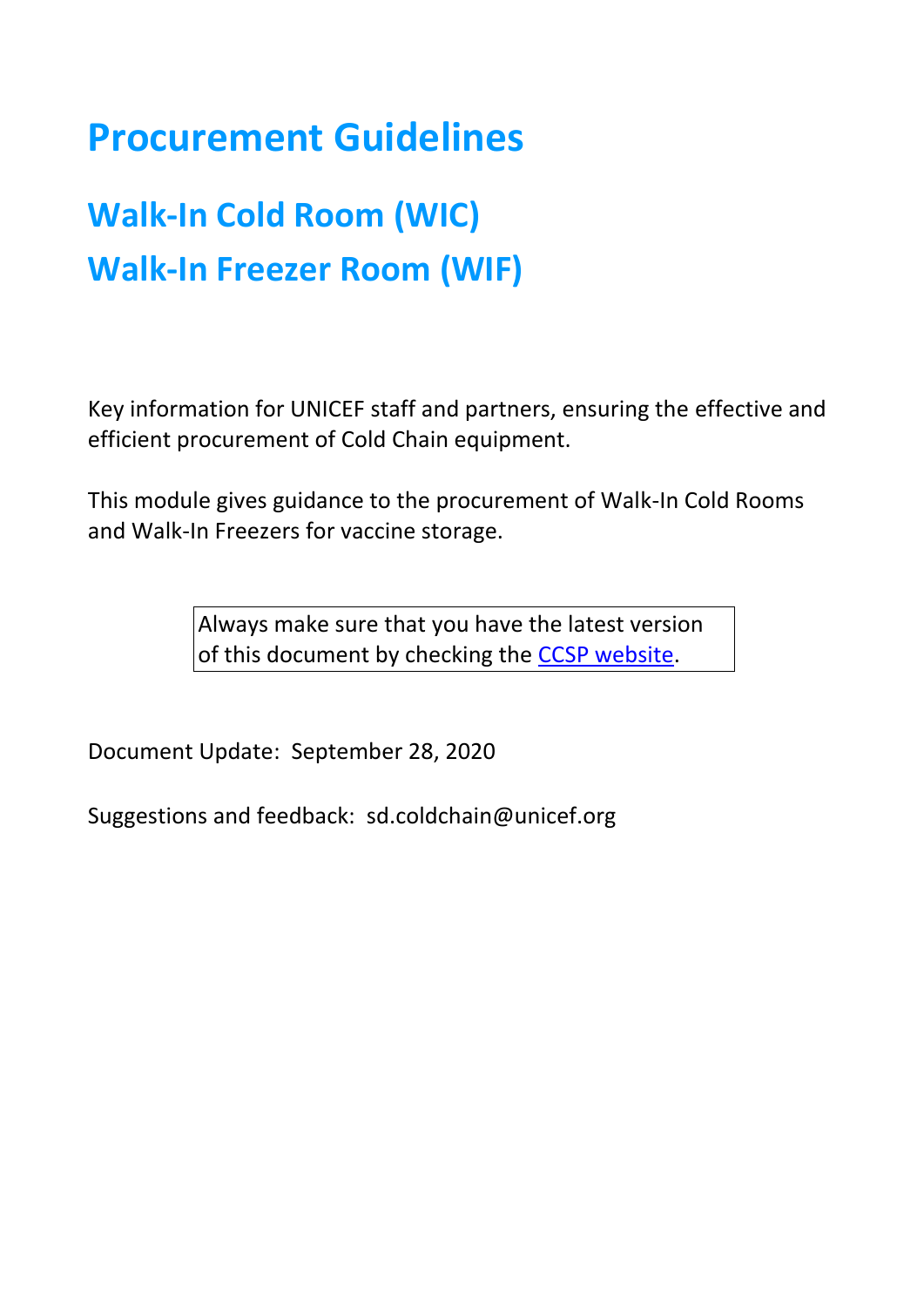# **Contents**

| $\mathbf{1}$                                                                 |     |       |  |  |
|------------------------------------------------------------------------------|-----|-------|--|--|
|                                                                              | 1.1 |       |  |  |
|                                                                              | 1.2 |       |  |  |
|                                                                              | 1.3 |       |  |  |
| $\overline{2}$                                                               |     |       |  |  |
| 3                                                                            |     |       |  |  |
|                                                                              | 3.1 |       |  |  |
|                                                                              | 3.2 |       |  |  |
|                                                                              | 3.3 |       |  |  |
|                                                                              | 3.4 |       |  |  |
|                                                                              | 3.5 |       |  |  |
| 4                                                                            |     |       |  |  |
|                                                                              | 4.1 |       |  |  |
|                                                                              | 4.2 |       |  |  |
|                                                                              | 4.3 |       |  |  |
| 5                                                                            |     |       |  |  |
| 6                                                                            |     |       |  |  |
|                                                                              | 6.1 |       |  |  |
|                                                                              | 6.2 |       |  |  |
|                                                                              |     | 6.2.1 |  |  |
|                                                                              |     | 6.2.2 |  |  |
|                                                                              | 6.3 |       |  |  |
| 7                                                                            |     |       |  |  |
| 8                                                                            |     |       |  |  |
| 9                                                                            |     |       |  |  |
| 10                                                                           |     |       |  |  |
| 11                                                                           |     |       |  |  |
| 12                                                                           |     |       |  |  |
|                                                                              |     |       |  |  |
| ANNEX 2 INSTALLATION COMPLETION CHECKLIST FOR WALK-IN COLD AND FREEZER ROOMS |     |       |  |  |
|                                                                              |     |       |  |  |
|                                                                              |     |       |  |  |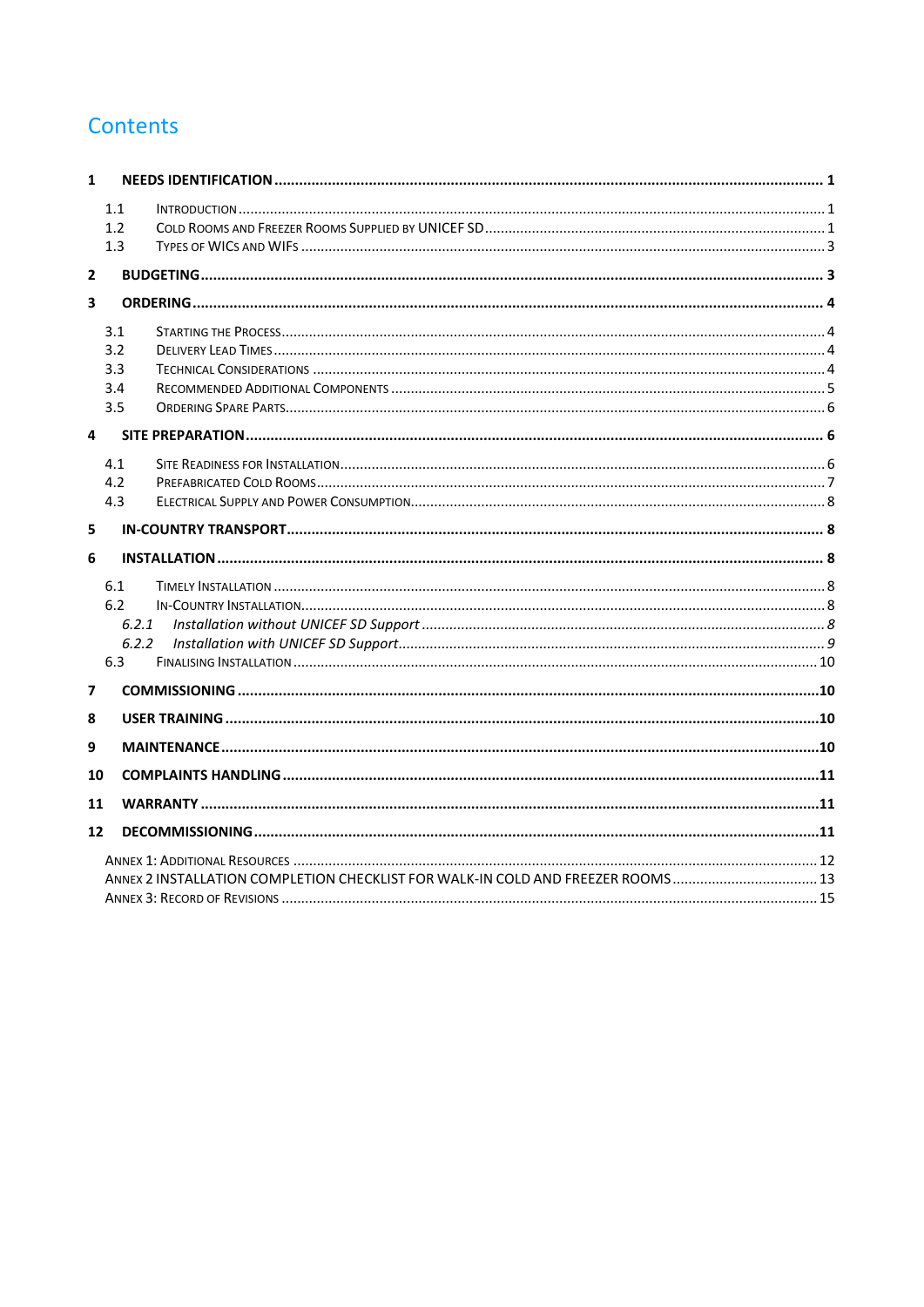# Acronyms

| <b>CCSP</b>  | <b>Cold Chain Support Package</b>         |
|--------------|-------------------------------------------|
| CO           | <b>Country Office</b>                     |
| <b>DOA</b>   | Direct Order Arrangement                  |
| <b>DVDMT</b> | District Vaccination Data Management Tool |
| <b>EPI</b>   | <b>Expanded Programme of Immunization</b> |
| EVM:         | <b>Effective Vaccine Management</b>       |
| <b>LTA</b>   | Long Term Arrangement                     |
| PHC          | Primary Health Care                       |
| PQS          | Performance Quality and Safety            |
| PQT          | <b>Prequalification Team</b>              |
| PO           | Purchase Order                            |
| PS           | <b>Procurement Services</b>               |
| SD           | <b>Supply Division (UNICEF)</b>           |
| <b>SMT</b>   | <b>Stock Management Tool</b>              |
| <b>WHO</b>   | World Health Organization                 |
| <b>WIC</b>   | Walk-In Cold Room                         |
| WIF          | Walk-In Freezer Room                      |
|              |                                           |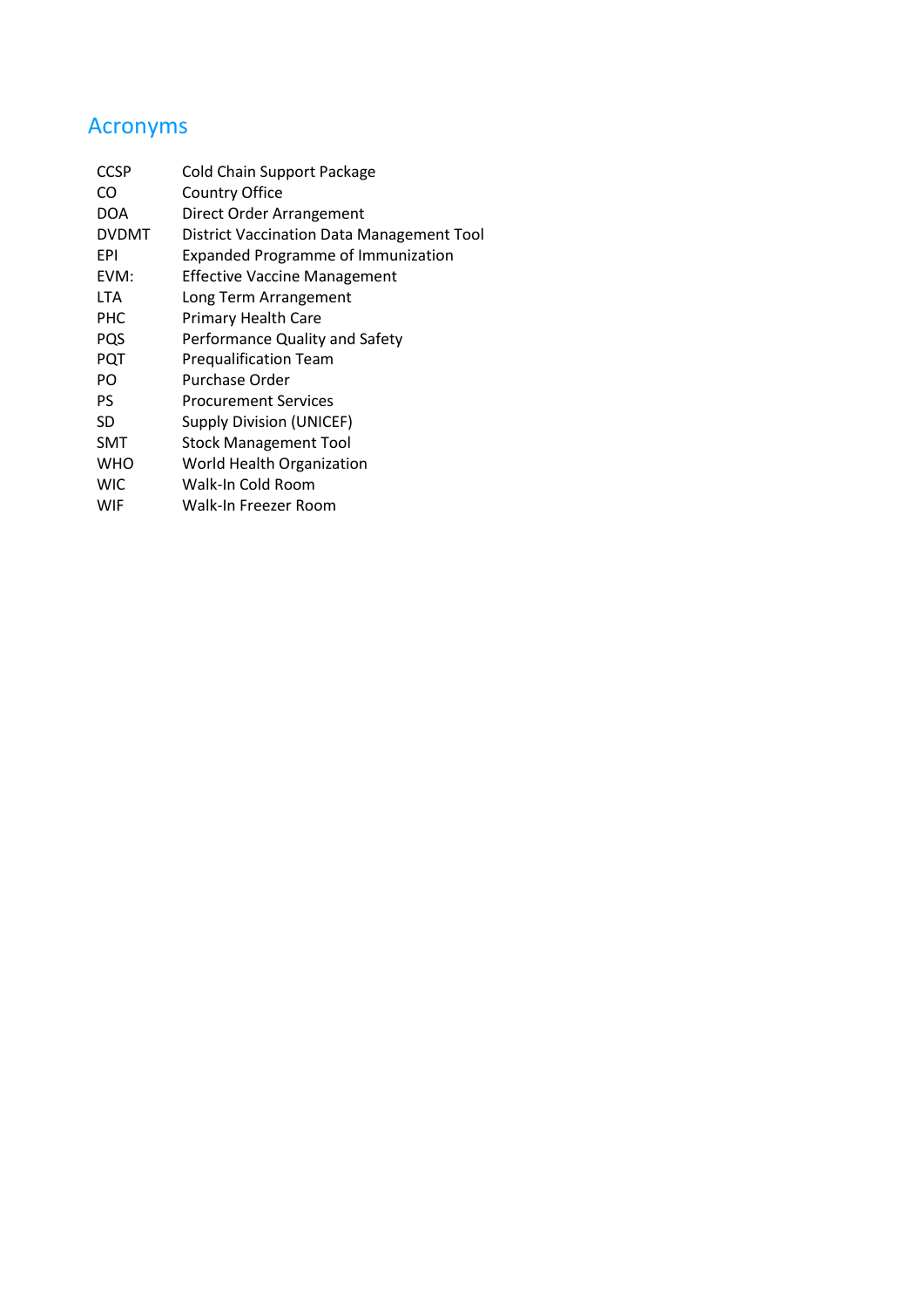# <span id="page-4-0"></span>1 Needs Identification

#### <span id="page-4-1"></span>1.1 Introduction

Walk-In Cold Rooms (WIC) and Walk-In Freezer Rooms (WIF) are refrigerated enclosures accessible via at least one door and large enough for a person to walk into, housed within existing buildings. WICs and WIFs are an important storage point in the temperature-controlled supply chain and usually used at the central or national level. In some countries they are also used at the regional or district level.

The decision to acquire WICs and/or WIFs should be based on several considerations. Most important are the current existing storage capacities for vaccines and the anticipated future storage requirements, especially in view of the introduction of new vaccines. The procurement of Cold Chain equipment should be based on national policy, Expanded Programme of Immunization (EPI) strategies and according to planned national asset acquisition and replacement policies. Acquiring WIC/WIFs calls for the involvement of EPI managers and logisticians to determine required storage capacities.

WIC and WIF are supplied disassembled and they require installation and commissioning. To ensure timely installation of WIC and WIF, it is critical that the implementation site is ready when WIC and WIF components arrive and that this whole process is managed as a project by the UNICEF country office.

## <span id="page-4-2"></span>1.2 Cold Rooms and Freezer Rooms Supplied by UNICEF SD

UNICEF Supply Division (SD) only supplies WIC/WIFs that fulfil the quality requirements set by WHO PQS, documented in the '[Category Documentation](https://apps.who.int/immunization_standards/vaccine_quality/pqs_catalogue/categorypage.aspx?id_cat=15)' published for E001 Cold rooms, freezer rooms and related equipment. 1

SD procures five WHO standard sizes with two types of cooling units (mono block & split type) via Long Term Arrangements (LTAs)<sup>2</sup>:

| WIC/WIF Type                                                | <b>Cooling Unit Type</b> |                             |
|-------------------------------------------------------------|--------------------------|-----------------------------|
| Cold Room, Walk-In Type, 10 m <sup>3</sup>                  | Monoblock                | All these prefabricated     |
| Cold Room, Walk-In Type, 30 m <sup>3</sup>                  | Monoblock & Split Type   | WIC/WIFs are being supplied |
| Cold Room, Walk-In Type, 40 m <sup>3</sup>                  | Monoblock & Split Type   | with all necessary          |
| Combined Walk-In Cold/Freezer, 40 m <sup>3</sup>            | Monoblock & Split Type   | mechanical and electrical   |
| $(25 \text{ m}^3 \text{ WIC}/15 \text{ m}^3 \text{ WIF})^3$ |                          | fittings.                   |
| Freezer Room, 20 m <sup>3</sup>                             | Monoblock & Split Type   |                             |

Table 1. WIC/WIFs Available on LTA

SD is also able to assist with the supply of non-standard sized rooms. However, requests for non-standard sized WICs/WIFs normally require additional time since the procurement is done through spot tendering. Supplier lead times, in this case, may be longer than for LTA standard-sized rooms. As part of SD's technical

**<sup>1</sup>** UNICEF SD procures pre-qualified and listed equipment that conform to WHO standards. These standards are documented in the WHO PQS (Performance, Quality and Safety) manual, which is accessible online.

**<sup>2</sup>** UNICEF SD establishes Long Term Arrangements (LTAs) with suppliers, usually for a period of 24 months. Refer to the documen[t General Procurement Guidelines for Cold Chain Equipment](https://www.unicef.org/supply/documents/general-procurement-guidelines-cold-chain-equipment) for further details on LTAs.

**<sup>3</sup>** These numbers refer to the capacity of the cold room section and the freezer room section in a combined 40 cbm WIC/WIF respectively.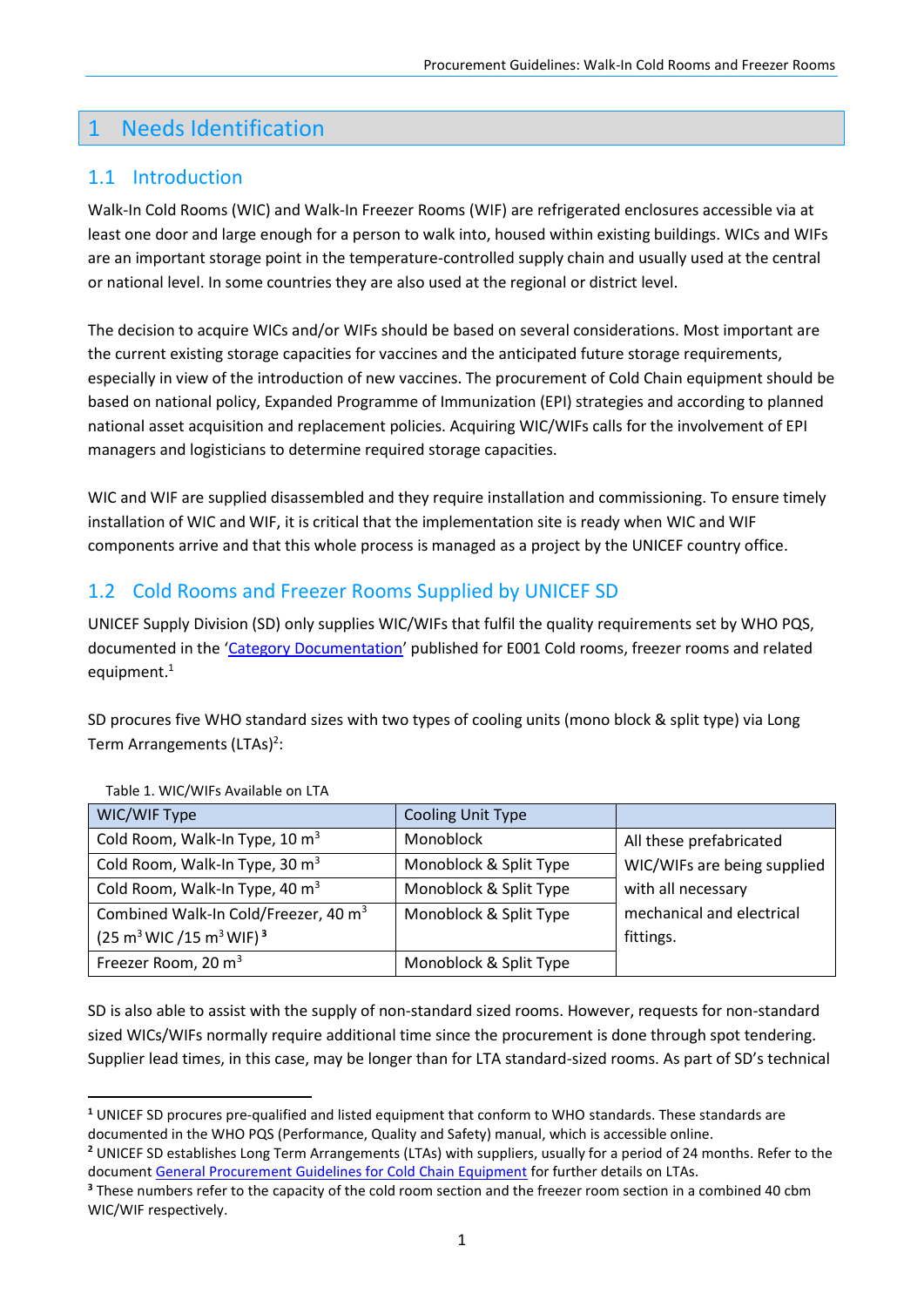review of incoming country requests, the Cold Chain Unit (CCU) technical team may suggest standard sized WIC/WIF instead non-standard rooms, in case compliant with requirements and better suited in terms of delivery times and cost effectiveness.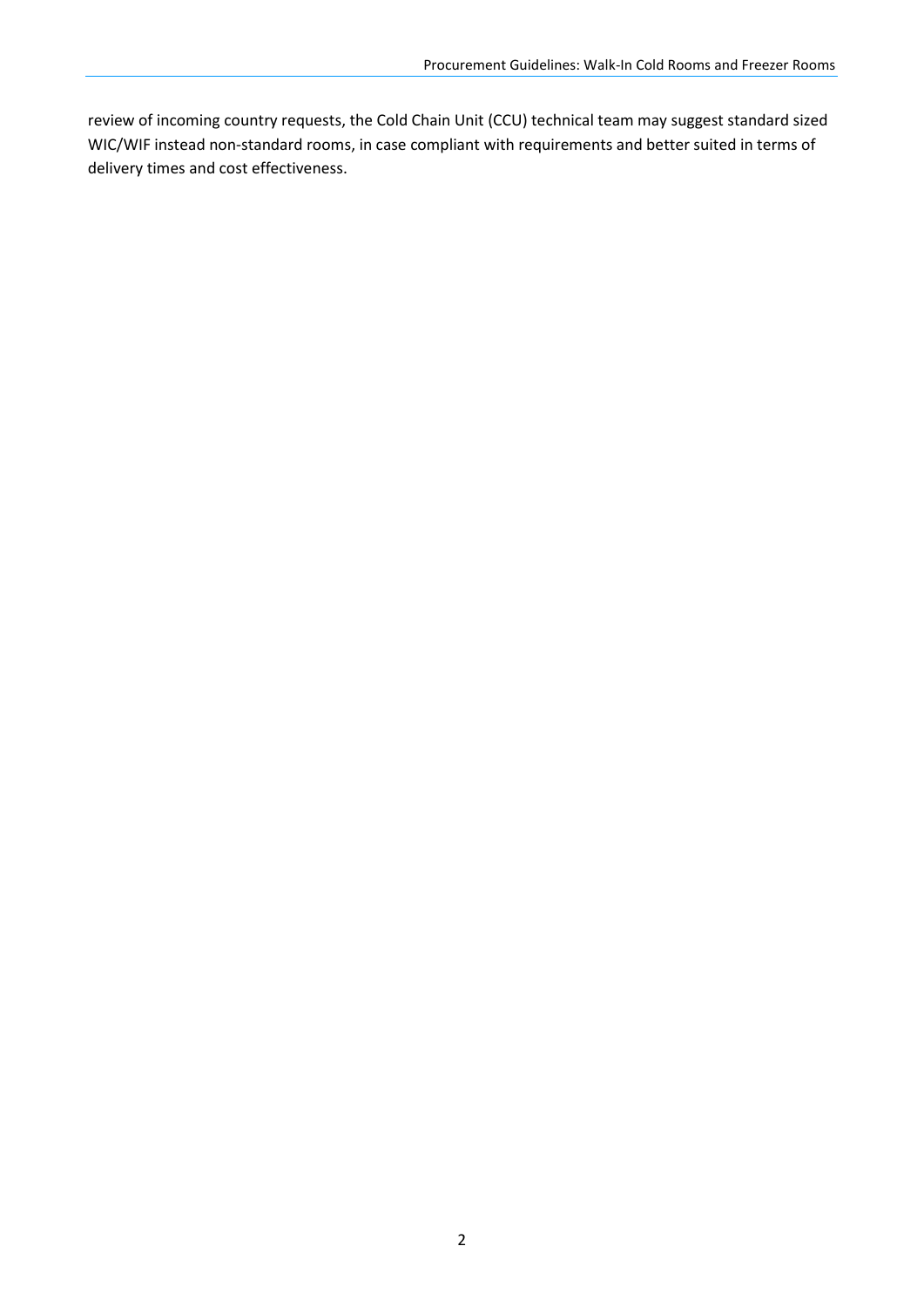#### <span id="page-6-0"></span>1.3 Types of WICs and WIFs

Two distinct types of WICs and WIFs exist:

#### *a. Plug-in Model*

A plug-in product has the controls, the compressor, the condenser and the evaporator as a complete unit, assembled and ready for installation. Each WIC/WIF is supplied with two complete plug-in refrigeration units to provide 100 per cent stand-by cooling. These are hung on the prefabricated panel walls of the WIC/WIF or mounted on the ceiling panels.

- Advantages:
	- Faster and easier to assemble
	- Does not require extra wiring, piping and connection cabling
- Disadvantages:
	- Requires sufficient ventilation as the refrigeration units generate hot air in the vicinity of the cold room which affects the efficiency of the refrigeration system.
	- In humid countries this could cause formation of condensate in WICs with the potential for vaccine wastage as a result of peeling of labels on vaccine vials.
	- Isolation of the condenser section is recommended which requires it to be fitted with ducting and air extractor fans to remove hot air from the room within which the WIC or WIF is installed.
	- Noise generated from the condenser/compressor may cause disturbance.

#### *b. Split-Unit Model*

Unlike the Plug-in refrigeration units, the split unit refrigeration model consists of two main parts: (1) the condensing component for installation outside the room where the WIC/WIF is installed, and (2) the evaporator component installed inside the room. At the site of installation, these parts are linked with solid leak proof connection tubing between the evaporator and the condensing unit.

- Advantage:
	- The condensing unit can be located where noise generated from the condenser/compressor causes minimal disturbance, and where heat emissions generated by the compressor and condenser units do not affect the ambient temperature of room where the equipment is installed.
- Disadvantages:
	- Not operational on receipt from the supplier as the condensing and evaporating components need to be installed in two different locations.
	- Require that wiring and piping connections are made and charged with refrigerant gas after installation.
	- The installation process requires an experienced refrigeration technician to ensure leak proof connections as well as the electrical wirings and refrigerant gas charging.

## <span id="page-6-1"></span>2 Budgeting

For information about budgeting for procurement, refer to the [General Procurement Guidelines](https://www.unicef.org/supply/documents/general-procurement-guidelines-cold-chain-equipment) for Cold [Chain Equipment.](https://www.unicef.org/supply/documents/general-procurement-guidelines-cold-chain-equipment)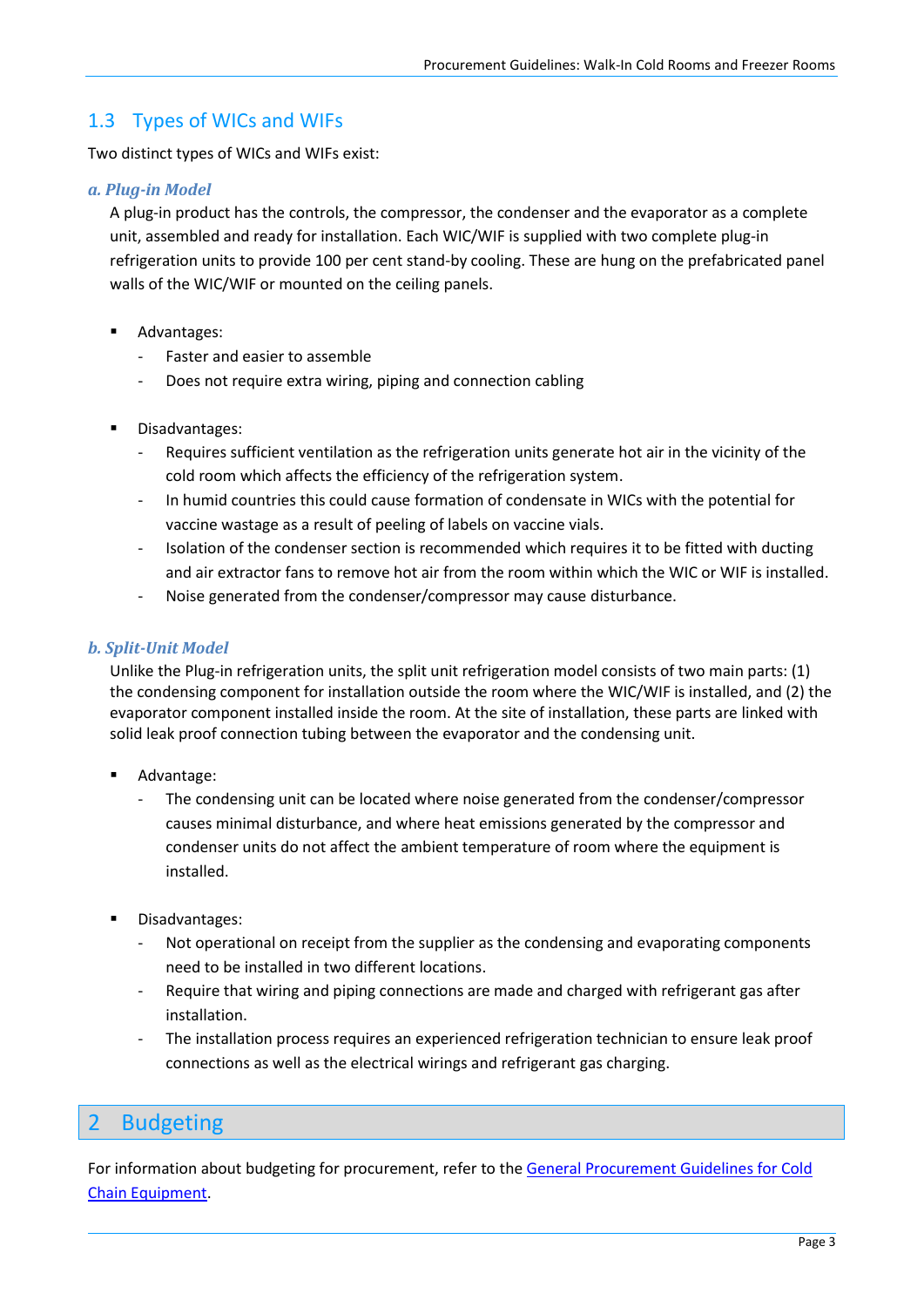## <span id="page-7-0"></span>3 Ordering

#### <span id="page-7-1"></span>3.1 Starting the Process

Refer to th[e General Procurement Guidelines for Cold Chain Equipment](https://www.unicef.org/supply/documents/general-procurement-guidelines-cold-chain-equipment) and the UNICEF SD [Procurement](http://www.unicef.org/supply/index_procurement_services.html)  [Services website](http://www.unicef.org/supply/index_procurement_services.html) for general guidance on how to order Cold Chain products and services. If the General Guidelines for Cold Chain Equipment does not provide sufficient information, please contact the Supply Division Procurement Services for specific queries.

The option of ordering installation services through UNICEF SD is discussed in Section 6 of this document.

#### <span id="page-7-2"></span>3.2 Delivery Lead Times

Refer to the section 'When to Order' in the document '[General Procurement Guidelines for Cold Chain](https://www.unicef.org/supply/documents/general-procurement-guidelines-cold-chain-equipment)  [Equipment](https://www.unicef.org/supply/documents/general-procurement-guidelines-cold-chain-equipment)', or contact SD to receive estimated manufacturing and shipment times.

#### <span id="page-7-3"></span>3.3 Technical Considerations

#### *a. Standard Requirements for WIC and WIF*

The WIC & WIF product specifications, which are being procured by SD are aligned with the WHO PQS specifications. For full WHO PQS specifications, please refer to th[e WHO PQS Catalogue.](https://apps.who.int/immunization_standards/vaccine_quality/pqs_catalogue/categorypage.aspx?id_cat=15)

#### *b. Dimensions and Power Consumption*

An important consideration is whether the WIC/WIF ordered will fit into the allocated room (including height), allowing for enough space for access and ventilation. Consult the UNICEF [Supply Catalogue](https://supply.unicef.org/all-materials/cold-chain-equipment/cold-freezer-rooms.html) to see the dimensions of each cold and freezer room available under LTAs. Power consumption of standard WICs and WIFs are being advised via technical screenings made by the Cold Chain Unit technical team when an inquiry is received from a partner or a Country Office. The purpose of these parameters is to assist in preinstallation prepositioning, advice on power requirements and programmatic planning for energy costs for running the WICs and WIFs.

#### *c. Generator*

In some locations, the electricity supply for the WIC/WIF is not stable and reliable. The WHO PQS stipulates that the electric power supply should be maintained for WIC/WIF to operate properly and maintain the appropriate temperature to safeguard the vaccines. WHO and UNICEF recommend that all primary vaccine stores should be fitted with a [generator](https://supply.unicef.org/all-materials/power-generation.html) with automatic start up, regardless of the reliability of the mains power supply.

#### *c. Weight and Volume Factors*

The SMT / DVDMT and the WHO's [EVM Assistant](http://www.who.int/immunization/programmes_systems/supply_chain/EVM-assistant-tool.pdf) User Guide<sup>4</sup> will help you identify the size and net storage capacities of WICs and WIFs. Estimated weights and volumes for standard WICs/WIFs are listed in the item specifications in the [UNICEF Supply Catalogue](https://supply.unicef.org/all-materials/cold-chain-equipment/cold-freezer-rooms.html) (click on each WIC and WIF material for detailed information).

<sup>4</sup> World Health Organization. (2010) EVM Assistant User Guide. [https://www.who.int/immunization/programmes\\_systems/supply\\_chain/EVM-assistant-tool.pdf](https://www.who.int/immunization/programmes_systems/supply_chain/EVM-assistant-tool.pdf)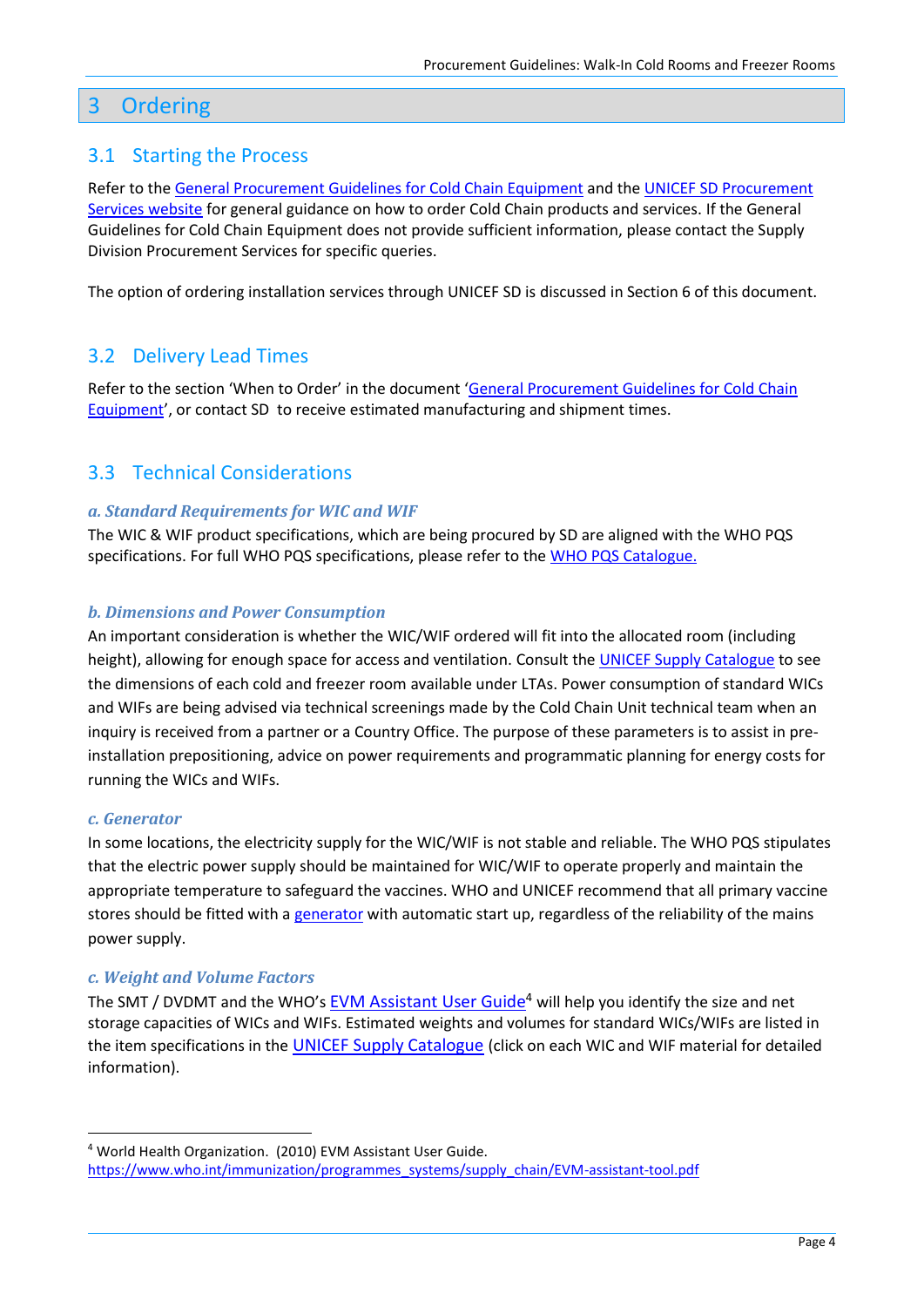Please note that WICs and WIFs should be installed with adequate space to allow for adequate air circulation and be protected against adverse weather conditions. '4.9.3 Installation requirements and constraints' sub-chapter in WHO's [Guideline for establishing or improving primary and intermediate](https://apps.who.int/iris/bitstream/handle/10665/67807/WHO_V-B_02.34_eng.pdf?sequence=1&isAllowed=y)  [vaccine stores](https://apps.who.int/iris/bitstream/handle/10665/67807/WHO_V-B_02.34_eng.pdf?sequence=1&isAllowed=y)<sup>5</sup> can be referred to ensure these considerations are addressed properly.

#### *d. Manufacturers Product Manuals*

The UNICEF SD Cold Chain Unit has electronic versions of Manufacturers' Manuals, including Installation, User and Technician Manuals. These manuals are being supplied with the WIC and WIF orders and can be shared with partners. Partners can contact [UNICEF SD Cold Chain Unit](mailto:sd.coldchain@unicef.org) in order to ask for electronic copies of these manuals.

#### <span id="page-8-0"></span>3.4 Recommended Additional Components

UNICEF is supporting the following WHO recommended components for vaccine stores to meet international norms for WICs and WIFs. Consequently, WICs and WIFs supplied by UNICEF should be installed together with the following additional components:

#### *a. Remote Temperature Monitoring Device (RTMD)*

The WHO PQS recommends an RTMD to be installed as standard with WICs and WIFs in order to continuously monitor vaccine storage conditions. The RTMD should comply with WHO PQS specifications for Programmable Remote Temperature and Event Monitoring Systems (E006/TR3), designed with the following functionality:

- RTMDs monitor temperatures at the most important locations within the vaccine storage compartment, along with other critical parameters such as door open/close status, electric mains power availability and ambient temperature.
- All temperatures and other important parameters are displayed on the device and local operators are notified of any alarm conditions via a visual and audible alarm system.
- All measurement data is automatically uploaded via mobile networks to an internet-based dashboard for analysis and reporting, while alarm conditions are automatically sent to focal points via SMS or email. This ensures that continuous historical temperature and performance data is available on a centralized database for review, while alarm recipients are immediately notified of any temperature excursions in order to take corrective action.

More detail on RTMDs can be found in the UNICEF Cold Chain Support Package - [Temperature Monitoring](https://www.unicef.org/supply/documents/e006-temperature-monitoring-devices)  [Devices,](https://www.unicef.org/supply/documents/e006-temperature-monitoring-devices) while information on products available under LTAs can be found in the [UNICEF Supply Catalogue.](https://supply.unicef.org/all-materials/cold-chain-equipment/temperature-monitoring-devices.html)

#### *b. Voltage Stabilisers*

WICs and WIFs have sensitive electronic components and control systems that are susceptible to power fluctuations. Compressors and other electronic components only operate reliably within a specific input voltage range, while mains electricity input voltage is frequently outside this range. Lightning strikes and intermittent mains electricity power supply, coupled with stand-by generator start-up and shutdown, often result in significant surges and transients. These events are detrimental to sensitive electronic components and accessories, leading to premature failure and consequently, that of the WICs or WIFs.

<sup>&</sup>lt;sup>6</sup> World Health Organization. (2002). Guideline for establishing or improving primary and intermediate vaccine stores. World Health Organization. <https://apps.who.int/iris/handle/10665/67807>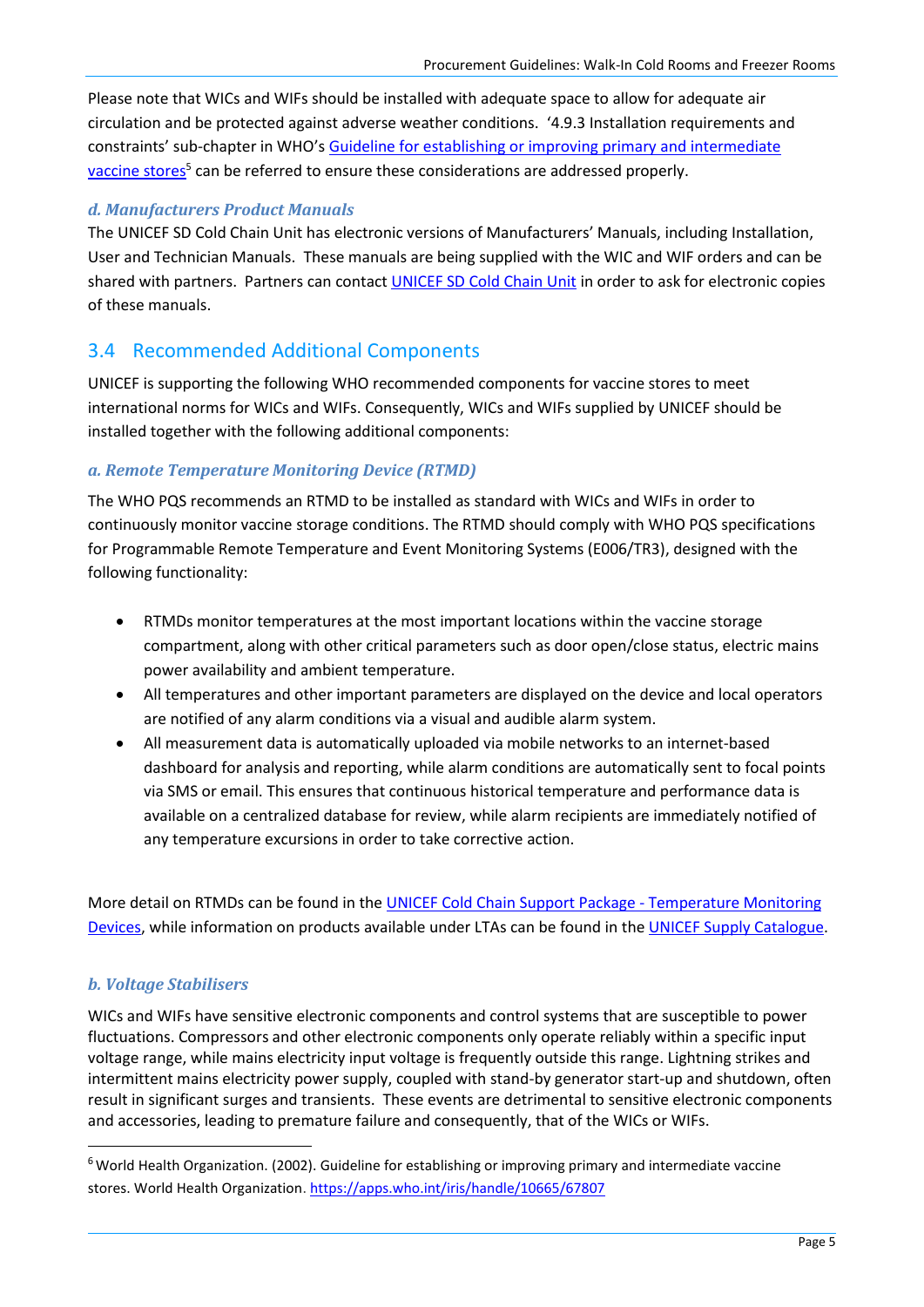It is therefore recommended to always equip WICs and WIFs with voltage stabilizers that stabilize the input voltage, provide protection against surges and transients, and only allow power to the equipment when pre-set conditions are being met. Voltage stabilizer capacity/rating is determined according to the size of the WIC or WIF, the cooling units plus accessories, and the number of mains power phases. Please see below approximate guidance on stabilizer capacity/rating according to these parameters:

| Type [WIC/WIF] | WIC/WIF Size [m <sup>2</sup> ] | <b>Mains Power</b><br>[Single/Three Phase] | <b>Voltage Stabilizer</b><br><b>Capacity [kVA]</b> |
|----------------|--------------------------------|--------------------------------------------|----------------------------------------------------|
| <b>WIC</b>     | 10                             | Single                                     | 10                                                 |
| <b>WIF</b>     | 20                             | Three                                      | 20                                                 |
| <b>WIC</b>     | 30                             | Three                                      | 15                                                 |
| <b>WIC</b>     | 40                             | Three                                      | 15                                                 |
| WIC&WIF Combi. | 40 (25WIC+15WIF)               | Three                                      | 20                                                 |

More detail on Voltage Stabilizers can be found in the [UNICEF Cold Chain Support Package](https://www.unicef.org/supply/documents/e007-cold-chain-accessories) – Accessories: [Voltage Stabilizers,](https://www.unicef.org/supply/documents/e007-cold-chain-accessories) while information on products available under LTA can be found in th[e UNICEF Supply](https://supply.unicef.org/all-materials/cold-chain-equipment/accessories.html)  [Catalogue.](https://supply.unicef.org/all-materials/cold-chain-equipment/accessories.html)

# <span id="page-9-0"></span>3.5 Ordering Spare Parts

One set of spare parts is supplied with each WIC/WIF order as a standard. The list of spare parts for each WIC and WIF model can be reviewed by referring to [UNICEF Supply Catalogue.](https://supply.unicef.org/all-materials/cold-chain-equipment/cold-freezer-rooms.html) You can contact UNICEF-SD [Cold Chain Unit](mailto:sd.coldchain@unicef.org) to get more information regarding WIC/WIF spare parts.

# <span id="page-9-1"></span>4 Site Preparation

## <span id="page-9-2"></span>4.1 Site Readiness for Installation

The importance of site readiness cannot be over-emphasized. Cold Rooms are bulky items that require special care and consideration during the pre-installation period.

COs and Procurement Services (PS) partners are advised to consider the following instructions for site readiness to allow for the contracted technician(s) to start the work immediately upon arrival at the installation site:

- 1. The building should be designed and constructed to a good standard to suit local climatic conditions. It must have suitable finishes, adequate ventilation, and correct electricity supply.
- 2. The MOH/UNICEF CO focal point shall assure before the contractor starts the works that the site is completely ready for the cold and freezer rooms to be installed.
- 3. The concrete flooring onto which the cold rooms have to sit need to be a levelled and even surface;
- 4. Drainage system to evacuate the water coming from the cold room as a result of defrosting/ condensation should be in place.
- 5. The power supply cables, for supply in 3 phases + Neutral + Earth, protected by circuit breaker and by 30 milliamps differential
- 6. Earthing/grounding must be tested for validating compliance to the electricity standards of the Country, where the WIC/F will be installed, ensuring that the grounding/earthing is safe enough for the personnel/equipment.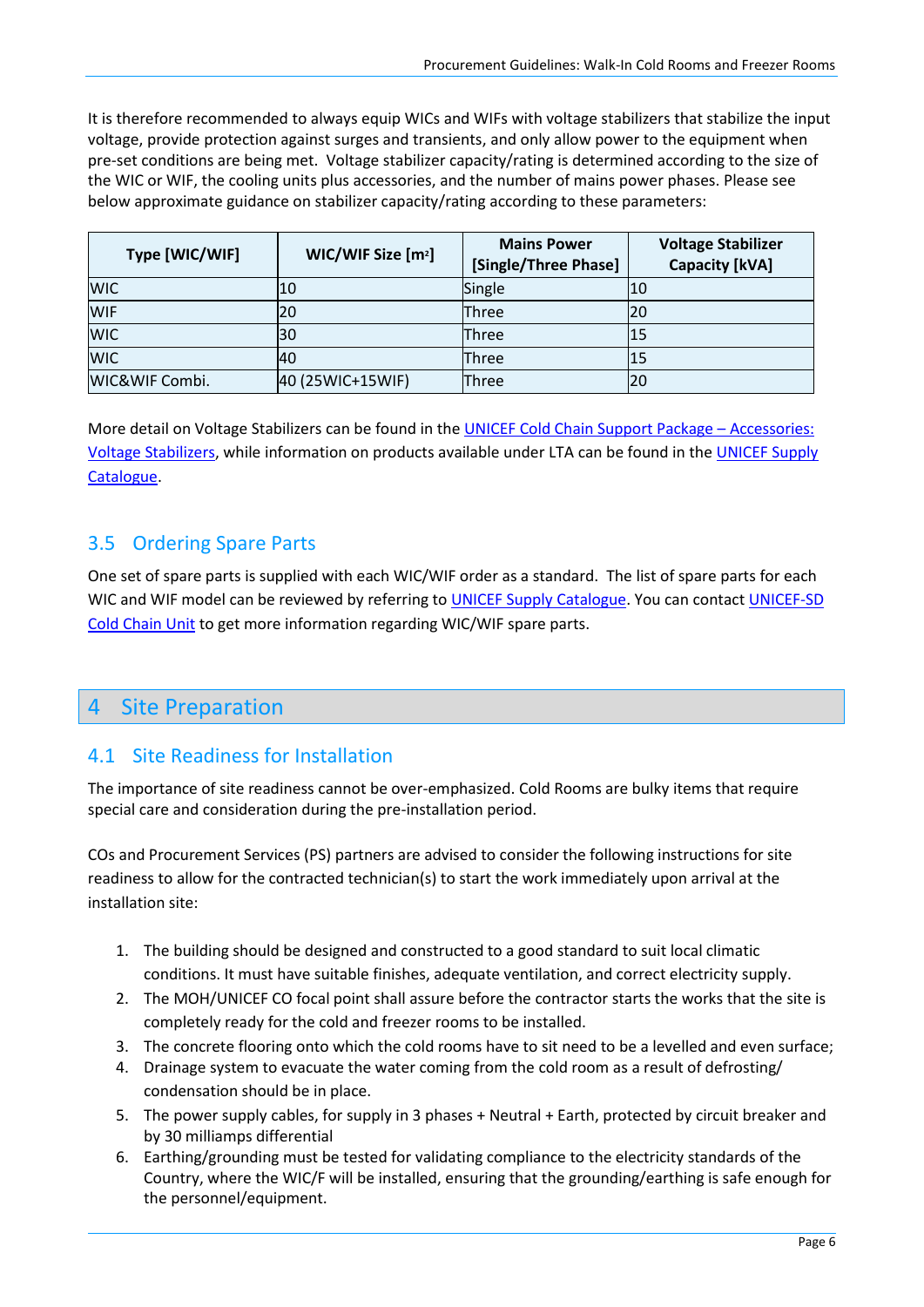- 7. It should be ensured that all WIC/WIF components are on site and located within carrying distance from the final installation area before arrival of the technician (if the supplier is carrying out the installation);
- 8. All components should be stored in a covered and secured area, protected from excessive heat;
- 9. Ensure that the intended installation site is cleared and ready for immediate installation to commence;
- 10. Equip installation space with adequate ventilation/windows which can be opened on top of existing wall(s) with netting/burglar proof grills;
- 11. The door entrance to the installation area should be at least 900 mm wide to allow access for the prefabricated panels and other components
- 12. Minimum staff required on site, for installation purposes:
	- Engineers and/or technicians from the installation service supplier. These engineers will be in charge of the installation. Equipment crates should be opened by engineers/technicians to verify that all components have arrived as packed by the supplier; a receipt checklist/report should be prepared.
	- Local laborers. Ensure that there are local laborers available for carrying the materials and doing minor work such as installation of floors, wall, ceiling panels, doors and shelving under the supervision of the supplier's engineer and/or technician.
	- Local electrician. It is recommended that a local electrician is available on site to assist with the installation and connection of equipment to the local power supply network.
	- Local staff. It is recommended that all technical personnel responsible for the future daily operation, maintenance and service of the room(s) are present at the installation and participate in the installation work to help them gain a thorough understanding of the equipment.

#### <span id="page-10-0"></span>4.2 Prefabricated Cold Rooms

A prefabricated cold room is a type of cold room which consists of insulating panels, allowing to be assembled in any pattern and to any size, with quick and easy installation which can be applied to any context.

COs and PS partners should consider the following guideline pertaining to prefabricated rooms:

- a) Depending on the configuration of the WIC/WIF, the door position (on the long or short wall) should be in the middle, leaving a space of  $2.5 - 3$  meters in front of the door wall for easy access to the room, such as handling and possible repacking of stored goods;
- b) When planning the room layout, please note that the side and back of the room should be installed with a minimum distance of 100 mm from the existing building wall;
- c) Condenser units should not affect the ambient temperature of room where the equipment is installed.
- d) As rooms are made of prefabricated insulation panels, the levelling/base evenness requirements are maximum +/- 5 mm per 5 m.

WHO Cold Store planning information and dimensions are given under chapter '5.4 Vaccine packing area' in WHO's [Guideline for establishing or improving primary and intermediate vaccine stores,](https://apps.who.int/iris/handle/10665/67807) which includes details of a typical Cold Room shelving plan, both in top view and cross-sectional view.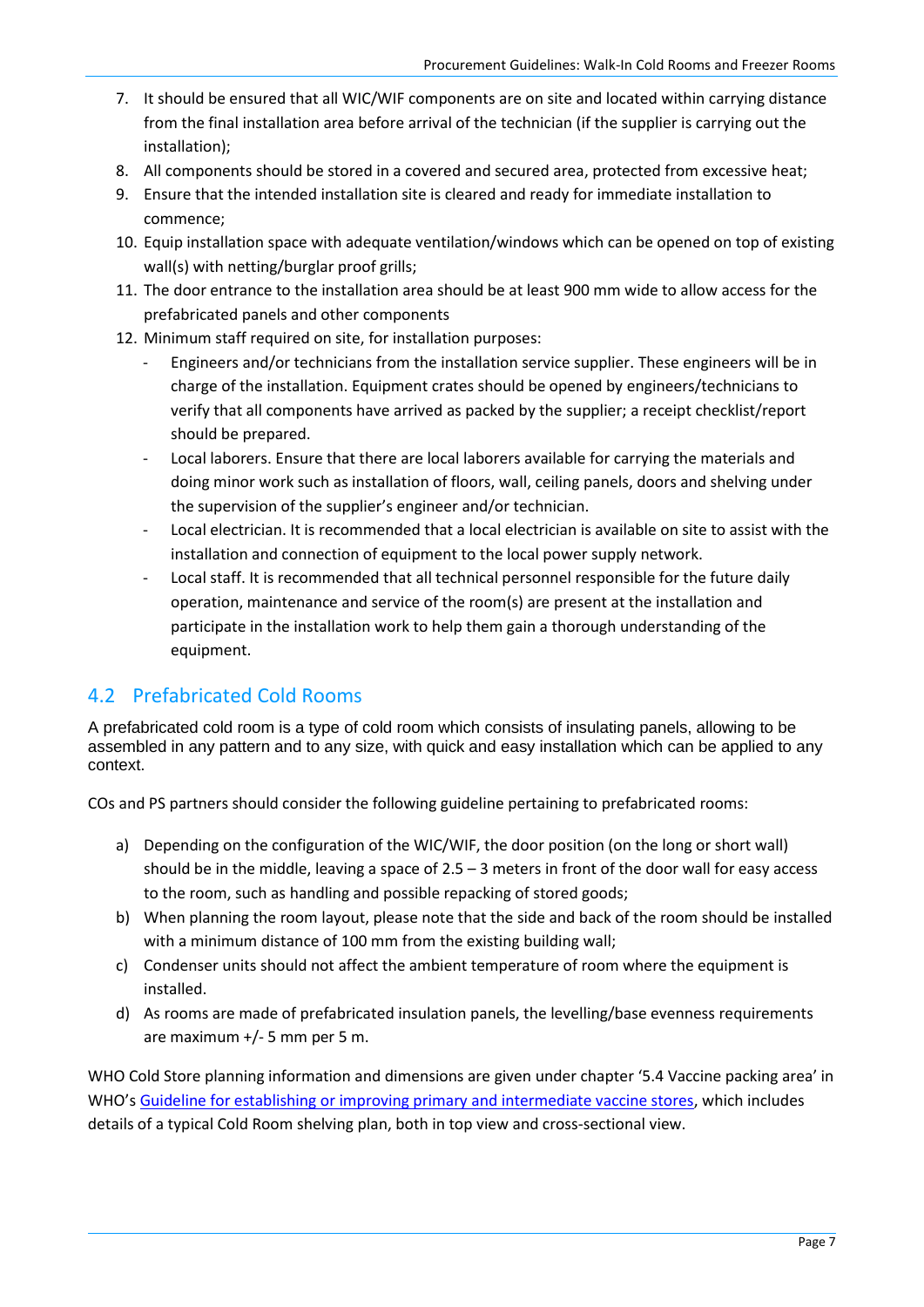#### <span id="page-11-0"></span>4.3 Electrical Supply and Power Consumption

Power supply for the WIC/WIF is supplied by the national grid or by a generator. The power supply can either be 220-240V single phase or 380-400V 3-phase, 50/60 Hz. A proper switch box/distribution board with fuses and a main switch to isolate the power supply must be installed.

All electrical installations for cold rooms need to be validated by a testing, inspection and certification services (TIC) provider.

# <span id="page-11-1"></span>5 In-Country Transport

Cold / freezer rooms often need to be transported within the country. In some larger countries, WIC/WIFs are deployed at sub-national level, e.g. in regional and district or zonal stores. In most of the cases the MoH is responsible for in-country transportation and storage of the equipment before installation; it is therefore important to include related costs while budgeting for the project and, in any case, before the ordering stage. The necessary local resources for transportation, manpower and time should be included in the planning process.

# <span id="page-11-2"></span>6 Installation

#### <span id="page-11-3"></span>6.1 Timely Installation

As WIC/WIF require installation, it is important to take into consideration the time and cost required for installing and making equipment fully operational. Allow for minimum 2 months of tender issuance and contract award; this timeline includes clear outlined Terms of Reference define in collaboration with the requesting country. Upon declaration of site readiness by the MoH the technicians can be deployed to initiate the installation. This time varies from case to case depending on visa and medical requirements, flight availability, etc. to assist the supplier with planning, the customer should provide all relevant facts to the supplier and provide support to help minimize potential delays.

## <span id="page-11-4"></span>6.2 In-Country Installation

#### <span id="page-11-5"></span>6.2.1 Installation without UNICEF SD Support

In cases where in-country capacity is available it is recommended, for the small WIC/F between 10 to 40 cbm, to procure the installation of the WIC/WIF either internally from the national Cold Chain services or from locally contracted firms, the country may decide to take responsibility for the installation of the WIC/WIF. In this case, it is important to ensure that the in-house or contracted technicians are properly trained and have the professional experience and tools to undertake this type of work.

Outsourcing the installation of WICs and WIFs provides an opportunity for training in-house technicians. In order to build local capacity in installation, use and preventive maintenance of WIC/WIF, it is recommended to include a training session for local technicians while the contracted installer is present on site. Further information on this type of training can be obtained from the [UNICEF SD Cold Chain Unit.](mailto:SD.ColdChain@unicef.org)

For countries intending to conduct the installation of received cold and/or freezer rooms themselves, the Site Preparation section, earlier in this document, will provide useful additional reference. It should be noted that the guide does not replace the necessity of qualified and knowledgeable personnel to conduct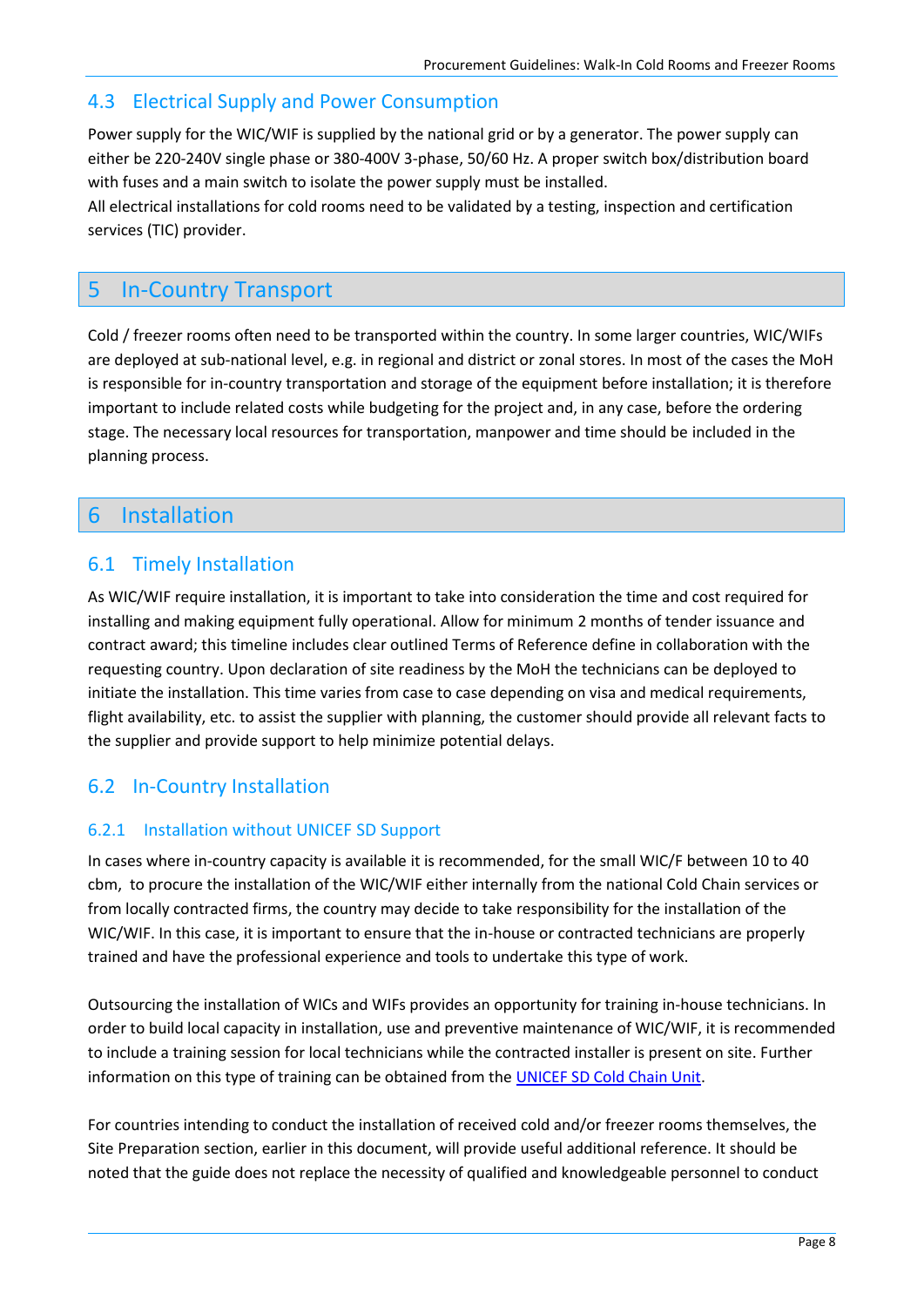the installation. At the end of an installation project the Installation Completion Checklist (Annex 2) serves as conclusive documentation and proof for completion.

#### <span id="page-12-0"></span>6.2.2 Installation with UNICEF SD Support

Timely preparation of installation projects can save considerable time and resources. If a country has insufficient capacity to conduct the installation of small WIC/WIF equipment, procurement of installation services through SD is an option. Supply Division can also assist handling post-installation complications and complaints.

Installation of large WIC/WIF is normally undertaken by the same manufacturer of the cold rooms and contracted out at the time of equipment procurement. Because of the project complexity, high value and interlinked activities required by different stakeholders, it is essential to have dedicated internal resources to plan and execute the project. Supply division provides strong support throughout the different phases; however, the project management responsibility remains with the local Country Office.

Where in-country installation capacity is unavailable or limited, the installation of WIC/WIF by the local representative from the supplier can be an opportunity for in-country capacity building on the installation, use and preventive maintenance of WICs and WIFs. SD can assist in co-coordinating and contracting out training services.

To request SD assistance with installation, the following information needs to be communicated, in a timely manner:

- a) Time of delivery of the cold rooms and PO reference?
- b) Timeframe for the rooms to be in place (timeline for installation)?
- c) Terms of Reference (TOR) for the project; including all relevant information regarding the expected scope of the work and whether additional work is required such as training, repair of existing rooms, etc. If the project goes beyond installation of WIC/WIF, SD can explore favourable options with the service provider to optimise the project outcomes, if communicated early.
- d) What is the status of site readiness, including electrical installations, foundation platform, etc.?
- e) Is there outstanding repair work or maintenance that could be connected to the project?
- f) What WIC/WIF types and sizes are to be installed, and what is the refrigeration unit type (plugin or split type)?
- g) Are local staff with suitable qualifications level available for training if required? If so, what would be the estimated number of training participants?
- h) Which type of training is required?
- i) What is the exact address of the installation site(s)?
- j) Is there a need to distribute the equipment to one or more destinations other than the place of delivery defined in the PO? Inform SD whether the rooms are already available on-site or what the estimated timeline is for in-country distribution to the installation site(s).
- k) If different locations are involved, information about distances and travel times between the sites, the number of rooms per site, etc. should be communicated to SD. Are all installation sites ready for installation?
- l) Who in the CO can be contacted for queries? Please provide contact details. The contact(s) should be available for clarification on procurement related aspects of the projects and for technical enquiries (e.g. site preparation, energy sources, logistics, etc.).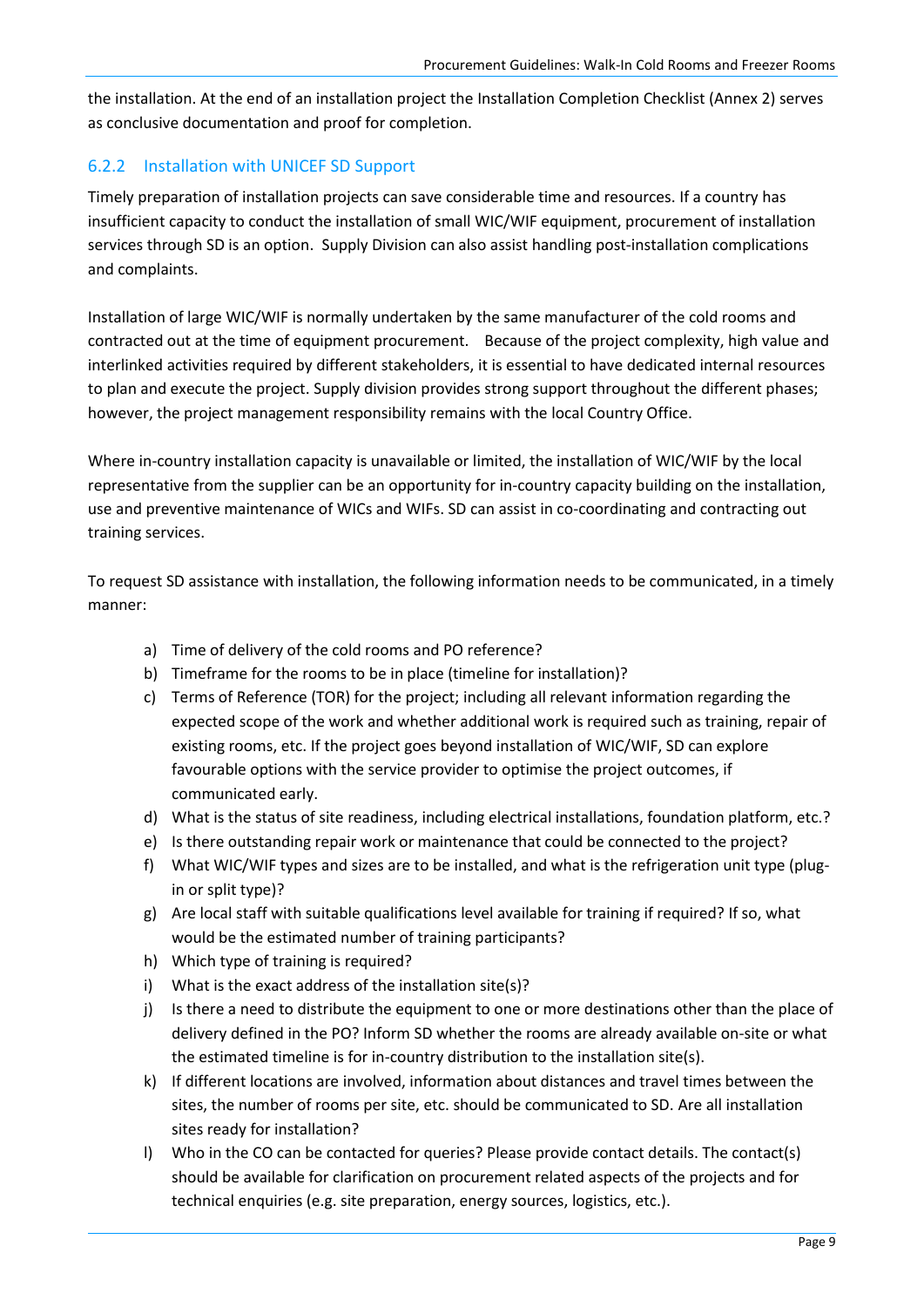If technical local expertise for the installation of small WICs/WIFs is limited or unavailable, it is recommended to reach out to SD as early as possible. This will help minimizing the risk of potential bottlenecks, in particular relating to the availability of external technicians, practical preparation of travel and organizing additional training if required.

## <span id="page-13-0"></span>6.3 Finalising Installation

UNICEF requests that countries complete an Installation Completion Checklist (Annex 2). This document is to be duly signed by a CO/PS partner representative. Customer concerns, claims or any other issues related to the delivery of the service must be raised before signing the completion report. A signed report serves as confirmation that service delivery was satisfactory and triggers the release of financial settlement of related invoices.

# <span id="page-13-1"></span>7 Commissioning

Equipment commissioning is a formalised process through which equipment is tested, demonstrated and officially accepted by the owner. Equipment commissioning needs to be conducted to ensure that equipment is functioning properly before it is used. For WIC/WIF the commissioning process entails two options:

- a. Installation done by countries themselves. In this case countries complete the Installation Completion Checklist (Annex 2), which includes a section that allows for comments on the installation and commissioning process.
- b. Installation by supplier or contracted agent. In this case the supplier is responsible for the correct installation, training and commissioning of the equipment. The supplier fills in the form and has it co-signed by the beneficiary, e.g. the Ministry of Health.

Commissioning of WIC/WIF should span a period of at least 24-48 hours, to allow for sufficient 'cool-down' time of the rooms, so that proper functioning can be ensured.

## <span id="page-13-2"></span>8 User Training

In order for WICs and WIFs to deliver their intended services, staff using the equipment need to be trained in using the equipment correctly and confidently. The training will include routine and preventive maintenance actions, such as temperature monitoring, cleaning of the rooms and fault reporting. The User Manual supplied by the manufacturer is an important source of information. In addition, the WHO publication 'How to look after a cold room or freezer room, self-assessment tool (WHO)' provides an invaluable resource for user training.

## <span id="page-13-3"></span>9 Maintenance

Maintenance serves the purpose of keeping WICs and WIFs in good working order throughout their lifetime. A distinction is made between corrective and preventive maintenance. Countries need to develop in-house capacity for the maintenance of the entire stock of Cold Chain equipment. A suitably qualified technician needs to be available on location, to carry out first-line maintenance on the WICs and WIFs. This person will be qualified to carry out basic maintenance actions and be able to determine when outside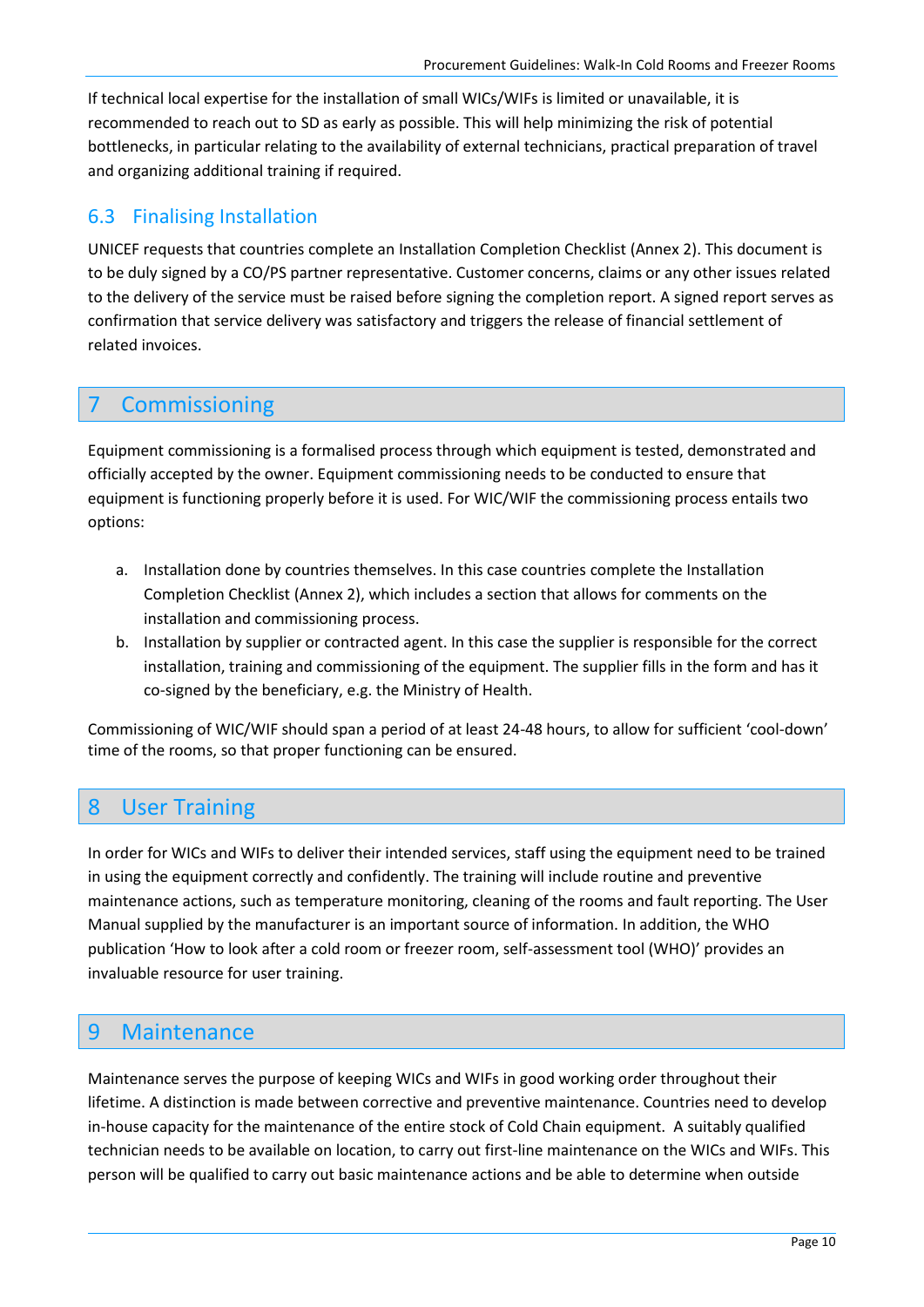professional expertise needs to be called in. The technician will be suitably trained and have experience with the maintenance and repair of complex cooling installations.

The proportion of equipment serviced externally (outsourcing, contracting) will depend on in-house technical capacity and the availability of financial resources.

A comprehensive national inventory database of Cold Chain equipment facilitates the proper management and maintenance of equipment. Countries are advised to develop and maintain such a system.

# <span id="page-14-0"></span>10 Complaints Handling

For Complaints Handling procedures, please refer to the General Procurement Guidelines for Cold Chain [Equipment.](https://www.unicef.org/supply/documents/general-procurement-guidelines-cold-chain-equipment)

# <span id="page-14-1"></span>11 Warranty

The warranty period for WIC/WIFs is usually two years. For general rules on warranty and when it applies, refer to th[e General Procurement Guidelines for Cold Chain Equipment.](https://www.unicef.org/supply/documents/general-procurement-guidelines-cold-chain-equipment)

# <span id="page-14-2"></span>12 Decommissioning

Decommissioning refers to the process of writing-off and physically disposing of equipment that is no longer cost-effective. Countries are advised to adhere to national public sector procedures for the correct disposal of health sector physical assets.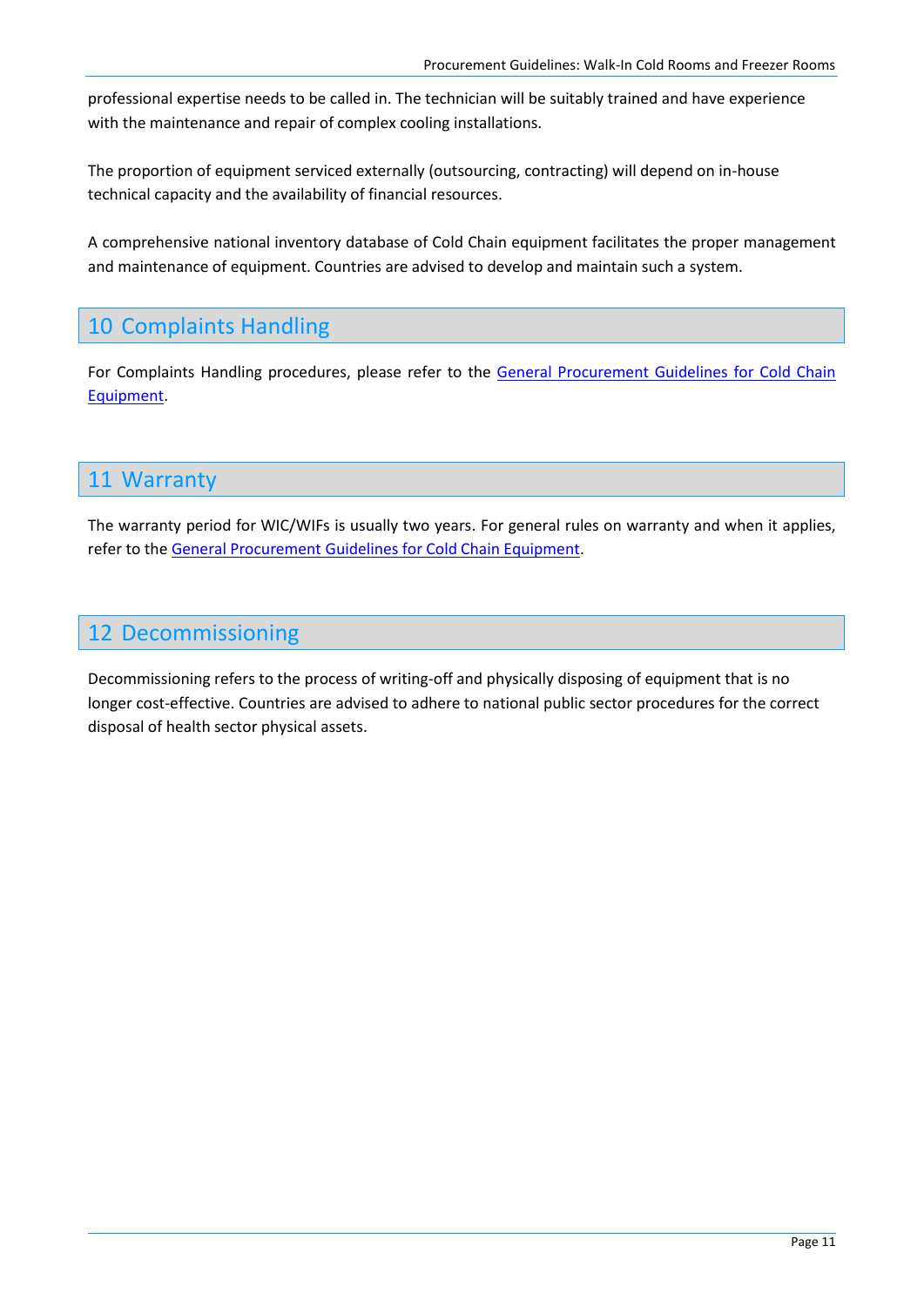#### <span id="page-15-0"></span>Annex 1: Additional Resources

Links to additional resources specifically on WIC/WIF.

| <b>Description</b>                                        | Source                 |
|-----------------------------------------------------------|------------------------|
| Category Documentation for E001 Cold rooms, freezer rooms | <b>WHO PQS Website</b> |
| and related equipment by WHO PQS, 2020                    |                        |
| Design and procurement of storage facilities by WHO, 2015 | Pdf document           |
| EVM Assistant User Guide, 2010                            | <b>Pdf document</b>    |
| Guideline for establishing or improving primary and       | <b>Pdf document</b>    |
| intermediate vaccine stores by WHO, 2002                  |                        |
| User's Handbook for Vaccine Cold Rooms and Freezer Rooms, | <b>Pdf document</b>    |
| WHO, 2002                                                 |                        |

Note: Users of this manual are invited to suggest additional resource materials, to add to this list. Please email your suggestions to **UNICEF SD Cold Chain Unit**.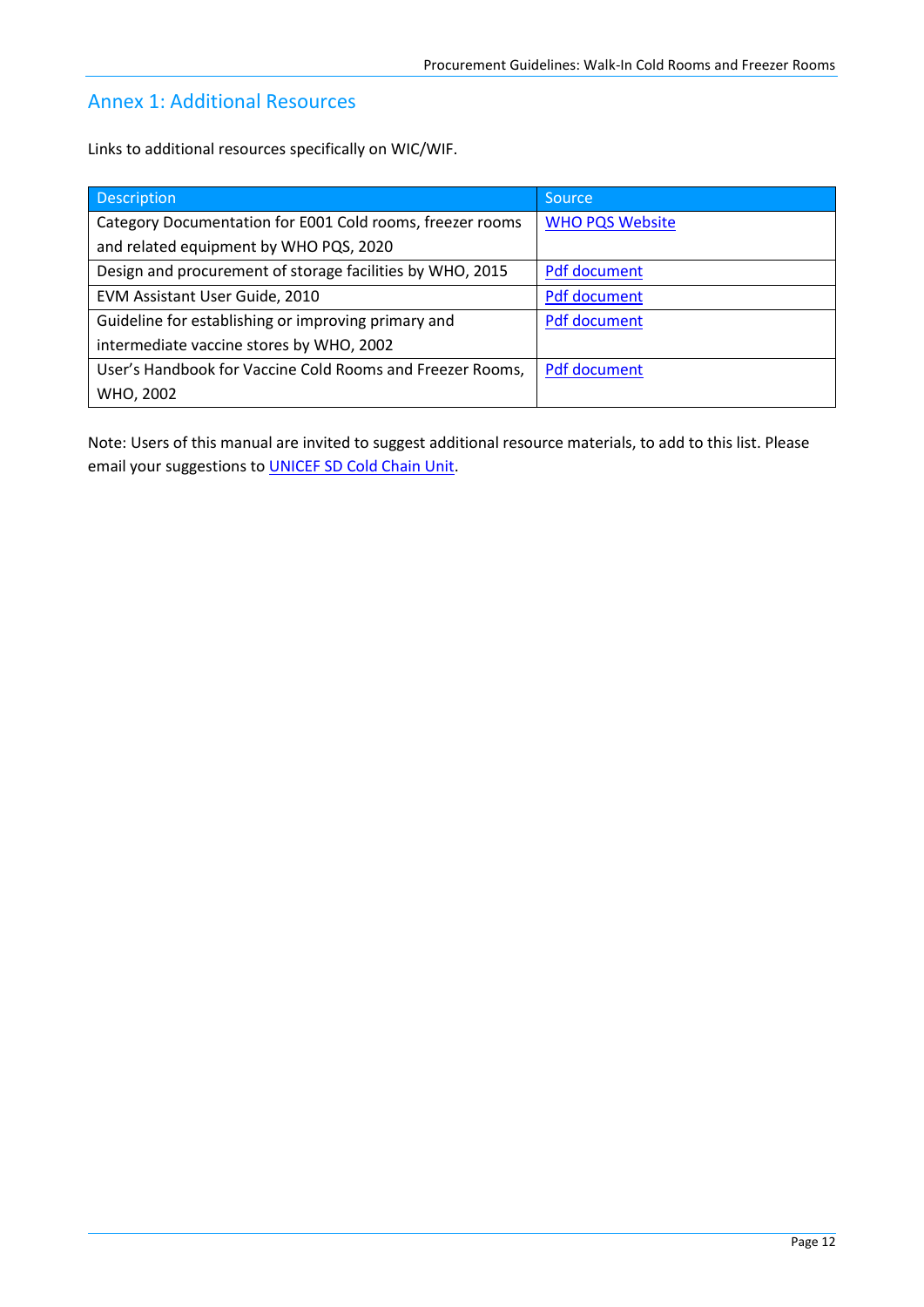# <span id="page-16-0"></span>Annex 2 INSTALLATION COMPLETION CHECKLIST FOR WALK-IN COLD AND FREEZER ROOMS

| <b>FREEZER ROOMS</b>                                                                                                                           |                                                                                       | <b>INSTALLATION COMPLETION CHECKLIST FOR WALK-IN COLD AND</b>                                                                  |  |
|------------------------------------------------------------------------------------------------------------------------------------------------|---------------------------------------------------------------------------------------|--------------------------------------------------------------------------------------------------------------------------------|--|
| Note: Complete a copy of this schedule for each Cold room or Freezer room on the site.                                                         |                                                                                       |                                                                                                                                |  |
| Pre-completion checklist Date:                                                                                                                 |                                                                                       |                                                                                                                                |  |
| Country:                                                                                                                                       | City/town:                                                                            | Site name:                                                                                                                     |  |
| Room description:                                                                                                                              |                                                                                       |                                                                                                                                |  |
| All checks must be satisfactory before final handover acceptance.                                                                              |                                                                                       |                                                                                                                                |  |
| <b>TEST 1 - Inspection</b>                                                                                                                     |                                                                                       |                                                                                                                                |  |
| General                                                                                                                                        |                                                                                       |                                                                                                                                |  |
| All components are undamaged. Yes No                                                                                                           |                                                                                       |                                                                                                                                |  |
| Descriptive Comments on status/condition of parts on arrival before installation:                                                              |                                                                                       |                                                                                                                                |  |
| Room enclosures:                                                                                                                               |                                                                                       |                                                                                                                                |  |
| 1. All room enclosures have been installed and are of the correct size (m <sup>3</sup> ). Yes/ No                                              |                                                                                       |                                                                                                                                |  |
| 2. Wall, floor and ceiling finishes are as specified in the PQS/ITB. Yes/ No                                                                   |                                                                                       |                                                                                                                                |  |
| 3. All enclosure panel joints are tightly butted together. Yes /No                                                                             |                                                                                       |                                                                                                                                |  |
|                                                                                                                                                |                                                                                       | 4. There are no gaps around panel cut-outs where refrigeration units and services penetrate the enclosure(s). Yes /No          |  |
|                                                                                                                                                | 5. There are no gaps around room door seals. Catches and locks operate freely Yes/ No |                                                                                                                                |  |
| 6. Door seal heater elements (where specified) are fitted. N/a Yes /No                                                                         |                                                                                       |                                                                                                                                |  |
| 7. Freezer room pressure relief vents are fitted and operate correctly. Yes/ No                                                                |                                                                                       |                                                                                                                                |  |
| the room. Yes /No                                                                                                                              |                                                                                       | 8. Internal tungsten lighting has been fitted, operates correctly and produces the specified minimum lighting level throughout |  |
|                                                                                                                                                |                                                                                       | 9. Shelving units are of the specified size, material and have been set up with adjustable shelves correctly spaced. Yes / No  |  |
| 10. Enclosures are marked with the correct temperature zone symbol sticker. Yes /No                                                            |                                                                                       |                                                                                                                                |  |
| 11. Heater mats (where specified) have been fitted under floor panels and operate correctly N/a Yes/ No                                        |                                                                                       |                                                                                                                                |  |
| Give a short descriptive Comment on above questionnaire:                                                                                       |                                                                                       |                                                                                                                                |  |
| Refrigeration and temperature monitoring equipment:<br>12. Automatic/Manual duty-sharing circuits are installed and operate correctly. Yes /No |                                                                                       |                                                                                                                                |  |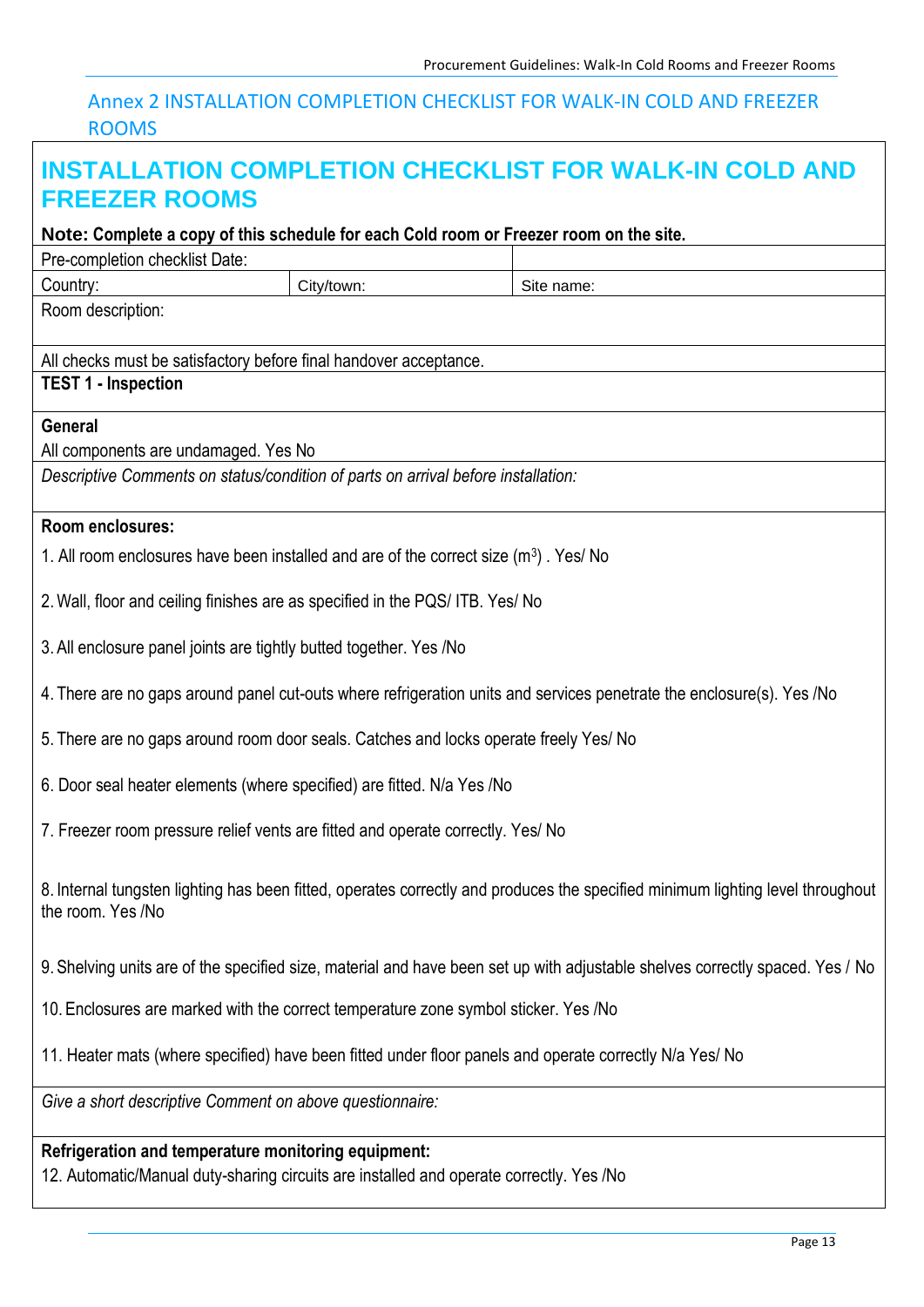13. Refrigeration units are marked with the correct refrigerant identification. Yes/ No

14. Evaporator cages or deflectors (where required) have been installed. N/a /Yes /No

15. Temperature recording units and sensors are correctly located. Yes/ No

16. Acoustic and/or visual alarm units are correctly positioned. Yes/ No

17. All electrical cables are securely clipped in place and electrical cover plates and accessories are securely fixed. Yes/ No

18. All components that require routine servicing or replacement are easily accessible. Yes/ No

19. All components are correctly protected against the weather or other environmental conditions. Yes /No

*Comments:*

20. Test recommendation: Pass Fail

# **TEST 2: Cool down**

21. Number of hours for the WIC/WIF to reach +4°C/-15°C

22. Test 2 recommendation: Pass/ Fail

#### **23. 3 – Training course(s)**

24. Training on Maintenance for technicians recommended: Yes/ No *Give a brief description for the reason to arrive on the above recommendation*

#### **25. 4 – Overall conclusions and recommendations on installation and commissioning**

| Recommendation: Pass /Fail                                |  |  |
|-----------------------------------------------------------|--|--|
| If FAIL, list outstanding work still required:            |  |  |
| A                                                         |  |  |
| B/                                                        |  |  |
| C/                                                        |  |  |
| D/                                                        |  |  |
| If PASS, the installation can be handed over to the user. |  |  |
| Date:                                                     |  |  |
| Date:                                                     |  |  |